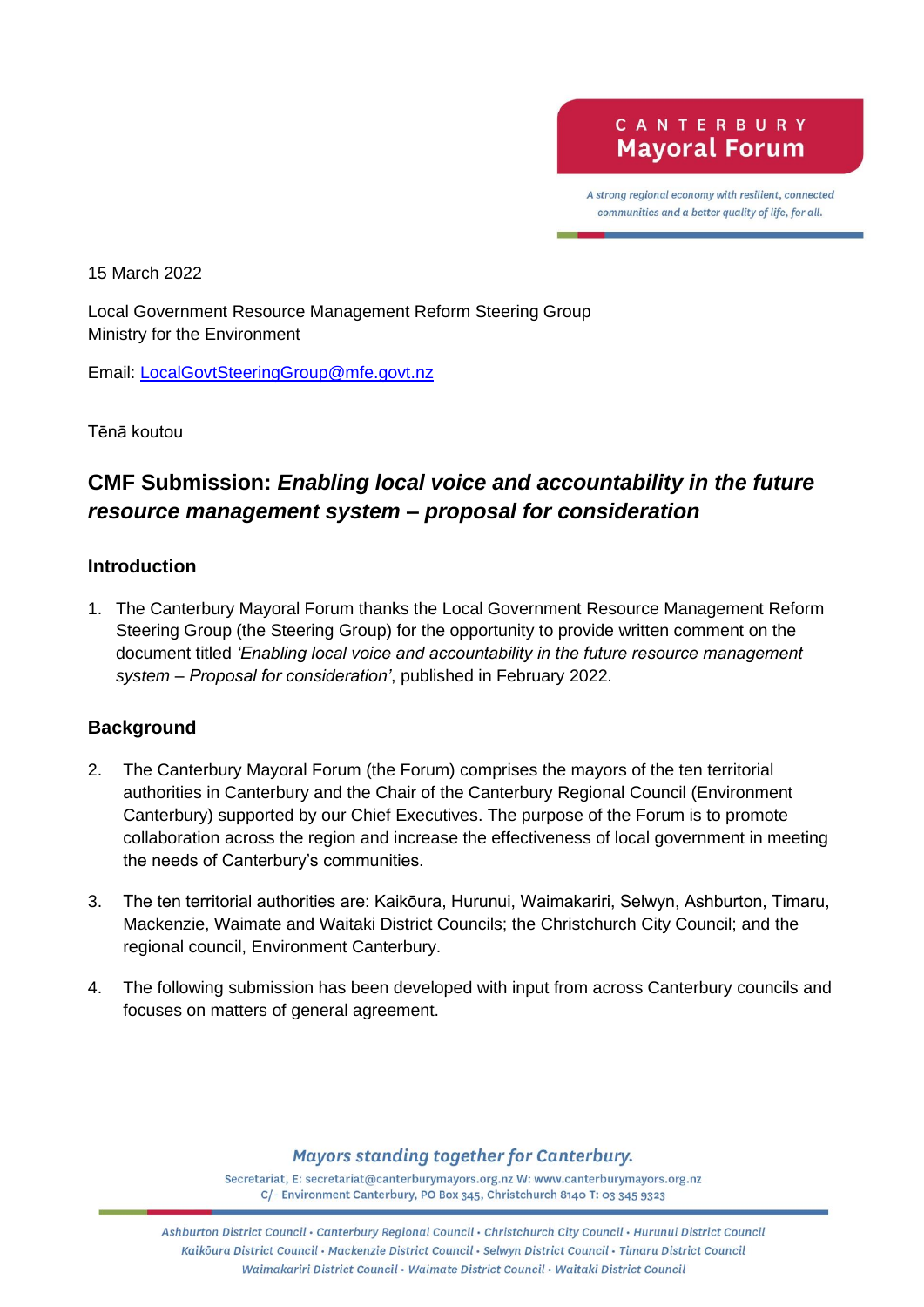# **General comments**

- 5. The Forum supports the intention of the resource management reform to retain local democratic input. Resource management planning and decision making can have profound impacts on the social, cultural, economic and environmental wellbeing of local communities. As such, it is appropriate for the local communities to be able to participate in resource management planning and their aspirations, priorities and concerns to be closely considered through the planning system. Representing local voice is a key function of local government and local elected members with their strong links to their local communities. Accordingly, we agree with the proposals in general to facilitate a strong local voice in the planning system, which is led by local government.
- 6. We welcome the proactive approach the Steering Group has taken in suggesting a proposal to enable local democratic input. While we have many points of agreement with the proposals outlined in the Steering Groups consultation document, we have made several suggestions to help your deliberations in refining the proposal.

# **Statement of Community Outcomes (SCOs)**

- 7. Overall, we support the concept of the plan making process requiring consultation with the community, building a 'layer of local voice' into regional plan making and being responsive to community needs.
- 8. However, to ensure the SCOs do not duplicate the work councils undertake to define community outcomes under the Local Government Act 2002 (LGA), we suggest the consultation is closely linked to the core purpose of regional spatial strategies (RSSs) or the Natural and Built Environments Act (NBA) plans, and framed by the policy direction set out in the National Policy Framework (NPF). This will help ensure the consultation with the community is focused on the matters that they can influence. There is a risk that aspirational visions/outcomes will be out of scope of what a RSS or NBA plan change can achieve, or conflict with the direction of the NPF. This could be confusing for the public, raise expectations and potentially lead to disenchantment with the process.
- 9. To avoid confusion with LGA community outcomes we suggest the name of SCOs is changed. If the scope of consultation is restricted to a RSS or NBA plan, then the consultation name should be linked to those documents.
- 10. We agree the consultation process should be determined and driven by councils as understanding community views is a core role of elected members. We suggest the timeframes for consultation are linked to the purpose and scope of the consultation. We also think there is a risk that the SCO consultation will duplicate the work of regional secretariats if they are to lead plan making so suggest that the Steering Group explores options to ensure no duplication occurs.
- 11. We also suggest the SCOs do not replace the need for sub-regional plans that are led by subregional committees. We have raised this point in previous submissions to MfE. An example of the need for a sub-regional plan led by a sub-regional committee is the planning of the greater Christchurch area. This is the largest metropolitan area in Canterbury which requires specific and detailed planning, thus the need for a sub-regional plan. While the planning of this area is highly relevant to the four local authorities that have jurisdiction over this area, it will not likely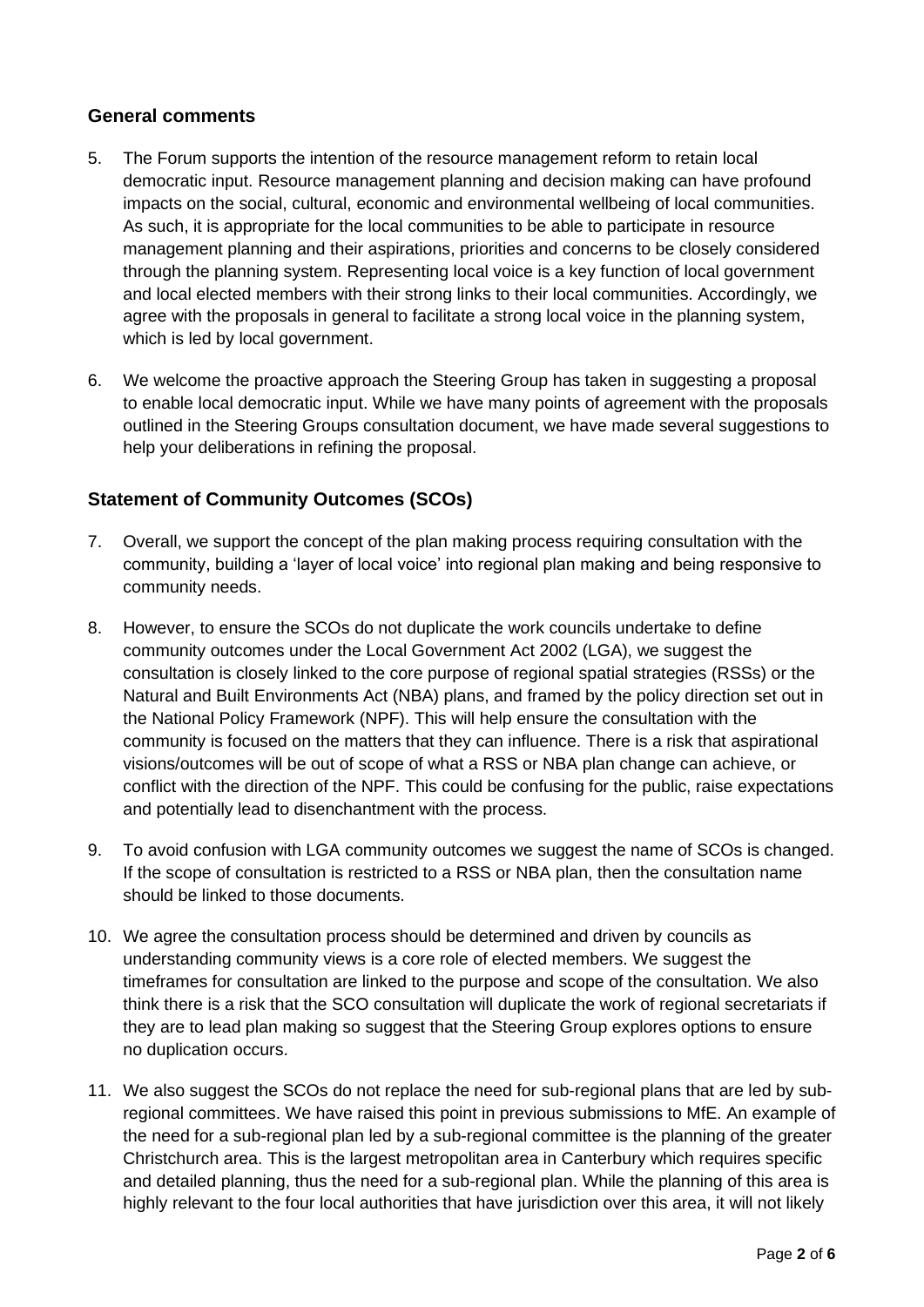be relevant to most of the other Canterbury councils, thus the need for a sub-regional committee that can focus on this sub-region.

# **Statement of Regional Environmental Outcomes (SREOs)**

- 12. We note the proposal for the SREOs is to replace the existing regional resource management and coastal environment plans, with responsibility for drafting the SREOs to fall to regional councils.
- 13. While we endorse the idea of articulating environmental outcomes at a regional level, we suggest that these outcomes could be incorporated in the relevant RSS or NBA Plan instead of in a separate document. This would avoid duplication.
- 14. As stated above, we have submitted previously that the new resource management system needs to consider sub-regional planning. The proposal to prepare SREOs does not suggest there will be scope for considering environmental outcomes that might be specific to some regions and therefore we suggest scope is provided in the SREOs to provide for environmental outcomes at a sub-regional level.

### **Mana whenua involvement**

- 15. We agree that councils should not determine mana whenua involvement in the development of SCOs and SREOs. If they wish, mana whenua should be given the opportunity to collaborate with councils in the development of these documents through registered iwi authorities or hapū, or be allowed to provide their own separate input.
- 16. We suggest that thought should be given to how central government and local authorities can best support mana whenua to engage with the new system. This might include providing expertise and/or funding for mana whenua to participate and ensuring commensurate representation of mana whenua on joint committees.

# **Legislative mandate**

**17.** We agree with the Steering Group's recommendation that provision is made in the NBA and in the Strategic Planning Act (SPA) for local voice to be formally considered. We have different views as to whether the legislation should state 'give effect to …' or 'have regard to …'. However, there is consensus that decision makers should closely consider the SCOs or SREOs but acknowledge it would not be appropriate to give effect to those documents if it contradicted the NPF or environmental bottom lines stipulated in either legislation*.*

# **National Spatial Strategy / Regional Statements of Central Government Priorities**

18. We support the introduction of spatial planning into the new resource management system and note the Steering Group proposal to require the Government to produce a National Spatial Strategy (NSS) or alternatively a Regional Statement of National/Central Government Priorities. We agree that central government agency priorities are often misaligned and there is a need for a single coherent central government view in the outcomes it seeks to achieve in RSSs. We also agree there is a need for a planning tool to ensure inter-regional co-ordination of RSSs, otherwise there is potential for these plans to be out of alignment.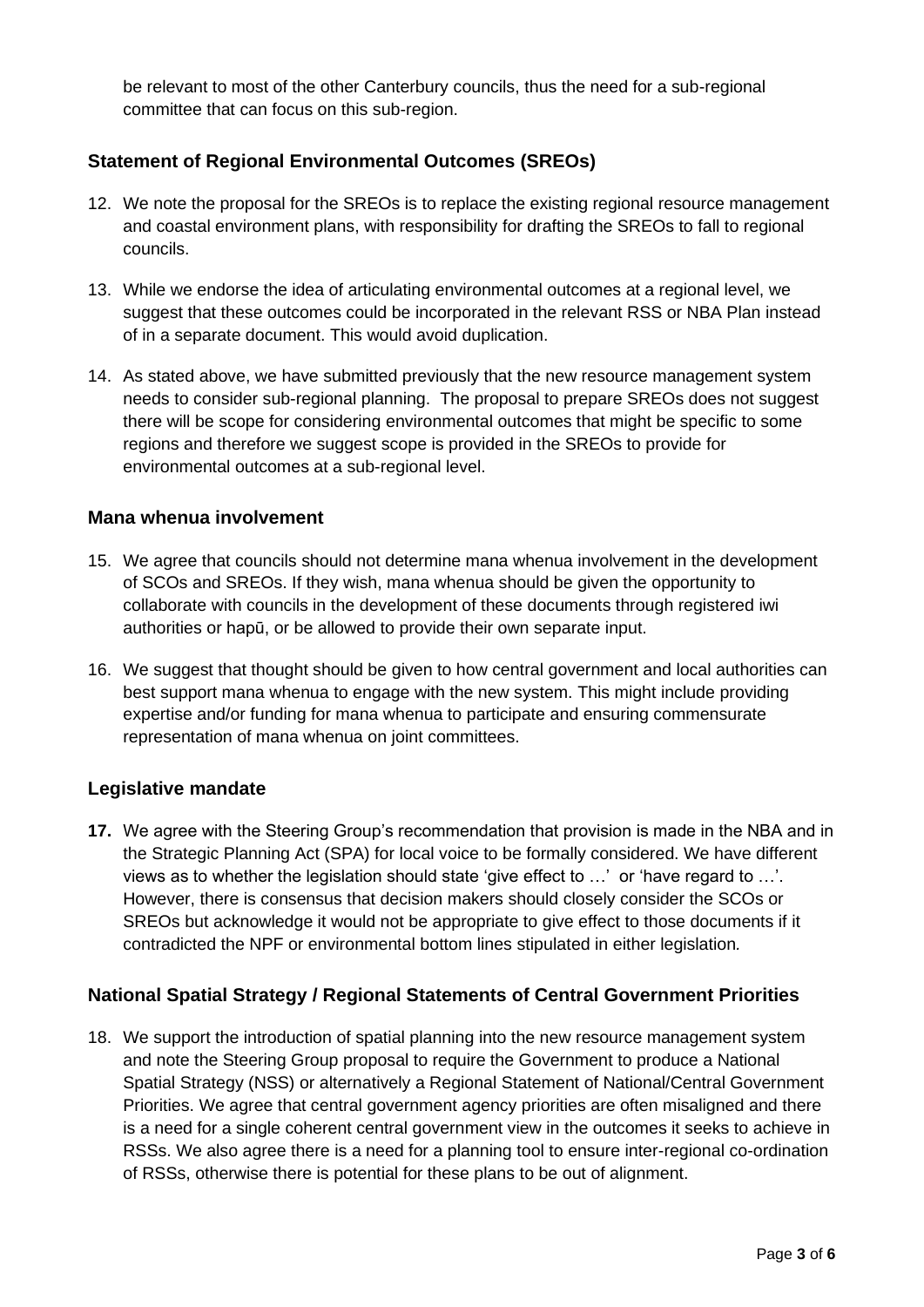- 19. The Forum has a range of views in terms of its support for the NSS or Regional Statement of National/Central Government Priorities. Subsequently we have focused on providing the Steering Group with the key aspects that we wish to see in any new system of national spatial planning. These are a system that:
	- i. requires one coherent central government view
	- ii. is developed early enough to be considered in the development of RSSs
	- iii. provides a means by which inter-regional co-ordination of spatial planning is facilitated
	- iv. links central government funding to any major projects identified in the NSS or statement of priorities
	- v. focuses on national infrastructure and national spatial matters rather than duplicate RSSs
	- vi. provides a means by which local authorities can participate in the development of national spatial planning in so far as it affects their areas
	- vii. is responsive and adaptive to change, including changes made to RSSs
	- viii. is evidence-led rather than becoming a document that is changed by successive governments to suit party agendas.

#### **Make-up of joint committees**

- 20. We agree with the Steering Group's proposal for each joint committee to consider both NBA Plans and the RSS. This would make sense logistically and would ensure alignment at the governance level for the RSS and NBA Plans.
- 21. We support the Steering Group's view that elected members should make up the joint committees, or a representative (not necessarily a councillor) be appointed by elected members to the joint committee. Elected members' primary role is to represent their communities, and their involvement, either through their participation, or through the participation of a representative will ensure local voices are heard at that level. The appointment of a representative is suggested as given the complexity and length of plan making processes, it may be challenging for councils to nominate an elected member with the capacity to participate through more than one local government election cycle. Any elected members or their representatives participating in the joint committee should have demonstrated expertise in this area, either through training, accreditation/qualifications or experience. We also agree that mana whenua should be represented on the joint committee.
- 22. We have previously submitted that each local authority should be represented on a joint committee. We acknowledge this creates some challenges to the size of committees but suggest this can be overcome through clear terms of reference and the appointment by members of the joint committee of an appropriate independent chair.
- 23. We agree that specialists/technical experts should support the joint committees through a secretariat, rather than as members of the joint committee. This would mean that specific areas of expertise could be brought in, as necessary, rather than appointing generalists to the committee.
- 24. We suggest that there is flexibility to establish regional sub-committees to ensure that subregional-specific issues can be considered in greater depth.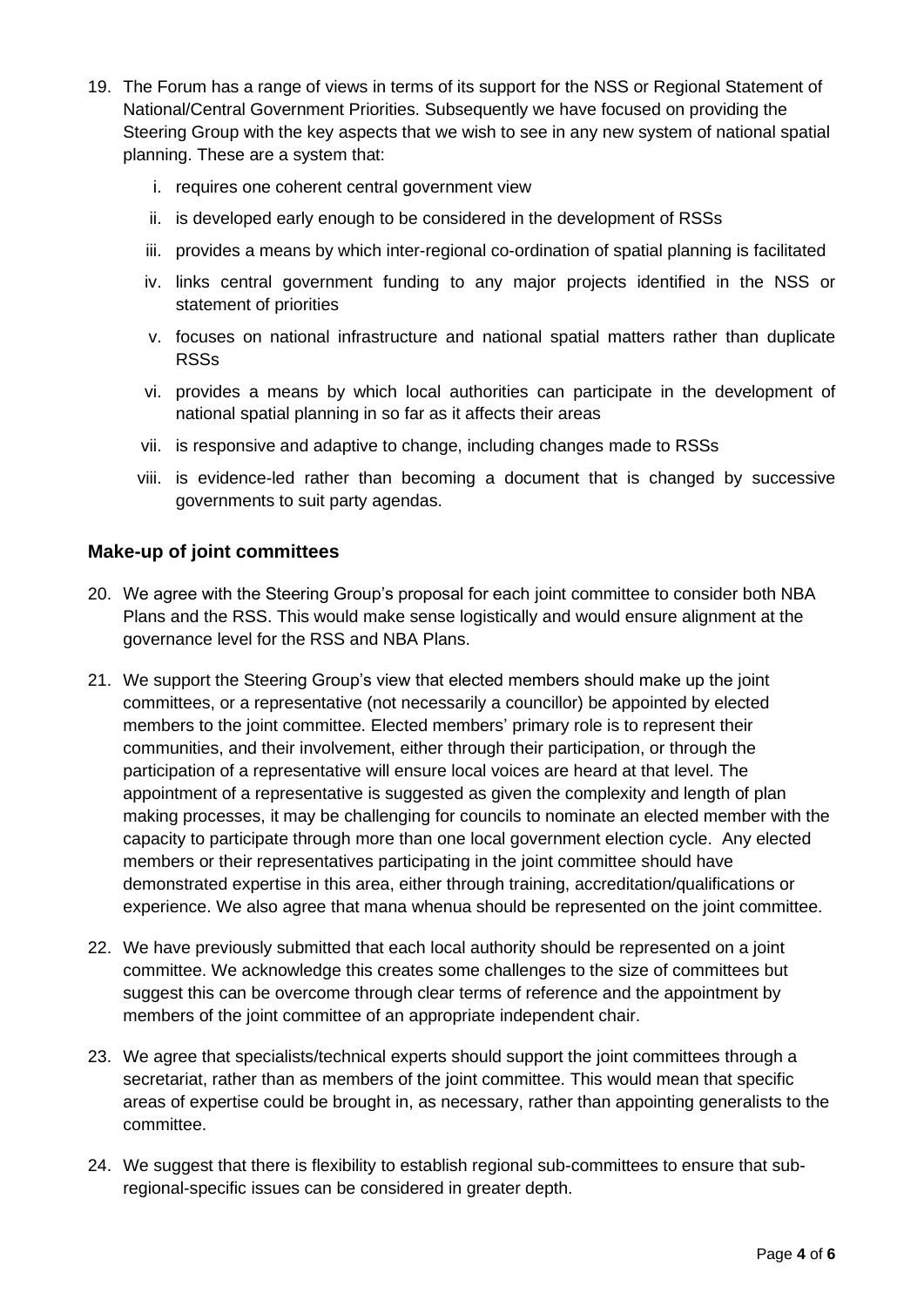# **Feedback loop**

25. We agree that the RSS and the NBA plan should be referred back to local authorities for comment before being publicly notified. Given the size, scope and complexity of the NBA plan a six-month time period is considered a more sufficient timeframe to review that document.

### **Independent Hearings Panel**

- 26. We support the Steering Group's proposal to retain an Independent Hearings Panel to make recommendations to the joint committee on decisions. This fosters greater participation of local authorities, helps provide confidence in the process and continuity through electoral cycles.
- 27. Christchurch City Council has had significant experience with Independent Hearing Panels through their District Plan Review. There are lessons to be learnt from this experience and accordingly we encourage the Steering Group and/or the Ministry for the Environment to liaise directly with Christchurch City Council so that those lessons are not lost and can be used to inform the new system.

#### **Secretariat**

- 28. We agree that a secretariat will be required to support the joint committees and the development of the RSS and NBA plan. This will help retain institutional knowledge and ensure plans are integrated. We request the Steering Group consider whether the Independent Hearings Panel needs a separate secretariat or separate advisors to ensure independence and impartiality as the Independent Hearing Panel's views will at times differ to that of the joint committee, thereby potentially conflicting advisors of a joint secretariat.
- 29. We suggest the costs of the Independent Hearings Panel and secretariat are met by the Ministry for the Environment as the Independent Hearings Panel has a quasi-judicial role that has a wider public good than the region concerned.

### **Staffing and resourcing challenges**

30. We agree the development of a workforce plan to identify long-term staff resourcing and skill needs would help support the implementation of the new resource management system. This workforce plan should address resourcing across all local authorities in the region and ensure sufficient resourcing is provided to support the secretariat and adequately address any new statutory requirements. The resourcing plan will need to take a long-term view given the long duration of plan preparation processes, plan changes and the periodic review of plans.

#### **Regionalisation of some council functions**

31. The regionalisation of consenting, monitoring and enforcement functions is not supported. This has the potential to create a large bureaucratic organisation with little connection to the communities it serves. There are significant benefits of local resourcing and decision-making, including knowledge of local environments, community understanding, institutional knowledge as well as retaining local employment. These benefits would largely be lost with the regionalisation of consenting, monitoring and enforcement functions.